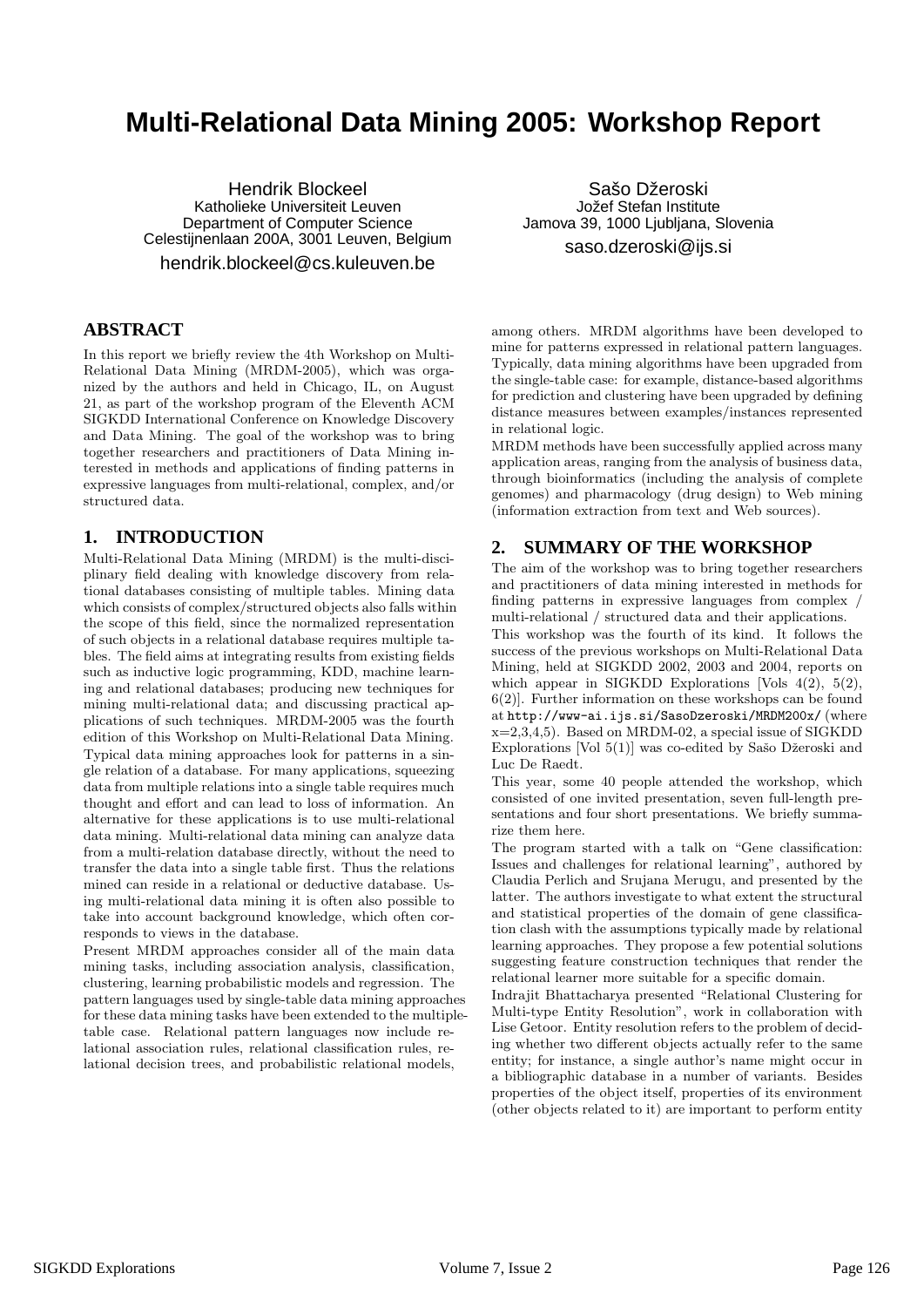resolution, which makes this a typical relational learning problem. Bhattacharya and Getoor study the problem of entity resolution in a context where objects are of different types. They show how the problem can be approached by posing it as a relational clustering problem.

The next talk was by Matthew Rattigan, who presented "The case for anomalous link detection", work done together with David Jensen. In this presentation, important challenges inherent to link prediction were discussed, which relate mainly to the enormous class skew (the actual number of links is typically much smaller than the number of nodes squared). The alternative and complementary task of Anomalous Link Discovery (ALD) was presented. ALD considers the task of detecting, among existing links, which ones are unexpected. The authors show that ALD is much simpler than link prediction and also has numerous interesting applications, and argue that more research into ALD is desirable.

After the morning coffee break, Jennifer Neville talked on "Leveraging Relational Autocorrelation with Latent Group Models", again work with David Jensen. Autocorrelation is a statistical dependency between the values of the same variable on related entities. The phenomenon is ubiquitous in relational datasets, and previous work by these authors has shown that it can both confuse learners that ignore this phenomenon, and boost the performance of techniques that explicitly exploit it (e.g., collective classification methods). In this paper, the authors argue that a common cause of autocorrelation is the existence of underlying (latent) groups among the objects, and that methods that explicitly look for such latent groups might exhibit better performance, allow more efficient inference, and yield more insight in the dataset. The authors propose a latent group model for relational data and experimentally show that it indeed outperforms models that ignore latent group structure.

Christine Körner presented the paper "Bias-free hypothesis evaluation", by herself and Stefan Wrobel. The starting point of this work is the earlier work by Jensen and colleagues on the effects of relations among objects on relational learning, and more specifically, on biases introduced in test-set based evaluation that are due to test set examples being linked to training set examples. Körner and Wrobel discuss that the solutions proposed previously discuss one specific case of a more general problem. They propose an algorithm, generalized subgraph sampling, that avoids bias in the test set also for the more general case.

The next presentation was given by Hongyu Guo, together with Herna Viktor author of "Mining Relational Databases with Multi-view Learning". They present an approach to mining relational databases that they call multi-view learning, and the essence of which is the following. Data in a relational database generally cannot be reduced to a single table without loss of information. However, one can define multiple views that gather data from different relations, where each view keeps different pieces of information. As the result of each view is a single table, each of them can be mined using standard non-relational learners, after which the results of these learners can then be combined in a metalearning step. The authors present promising experimental results for this method.

The last talk of the second session was given by Irene Ong, presenting work in collaboration with David Page, Inês Dutra and Vítor Santos Costa: "HyperPaths: Extending Path-

Finding to Moded Languages". In the early days of Inductive Logic Programming, the technique of Pathfinding was proposed by Richards and Mooney to efficiently search the enormous hypothesis spaces encountered in ILP. Ong et al. now pick up this thread to improve present-day ILP systems. Several of those, such as Aleph and Progol, look for hypotheses by first constructing a so-called bottom clause, which expresses everything that is known about a single example, and then look for subsets of this bottom clause, which express more general rules that still cover this example. Ong et al. extend pathfinding to make use of mode declarations, and apply this to find paths in the bottom clause that lead to a good solution. They show experimentally that this technique leads to the discovery of interesting clauses that could not easily be found with Aleph's standard search procedure. After a quick lunch on a sunny terrace near Chicago's lakefront, David Page opened the afternoon session with a talk on "Learning Bayesian Networks of Rules with SAYU", by Jesse Davis, Elisabeth Burnside, David Page, Inês Dutra and Vítor Santos Costa. Whereas standard ILP methods typically create sets of if-then rules where each rule in itself is assumed to be correct, Davis et al. explore methods to combine the predictions of such rules in a less straightforward fashion, for instance using a bayesian classifier. Specific for the work presented here is the idea that rules should not be learned using a heuristic that is independent of the way the rules are going to be used. Standard heuristics for learning rules assume that each rule needs to achieve maximal correctness by itself, but if a rule's prediction will be used as part of a bayesian net, then these heuristics may not be optimal. Davis et al. propose a method where rules are scored by evaluating how well they fit into a bayesian network that is being created, a method they call SAYU: Score As You Use. Experiments show that the method tends to yield theories that are simpler and have higher predictive performance than when the original heuristics are used, and moreover fewer rules need to be evaluated to achieve this goal.

The next presentation was by Hongyan Liu, Xiaoxin Yin and Jiawei Han: "An efficient Multi-relational Naive Bayesian Classifier Based on Semantic Relationship Graph". This research is in the line of other approaches such as Flach and Lachiche's 1BC and Ceci et al.'s Mr-SBC, who all studied how the Naive Bayes learning method can be upgraded to the first-order or multi-relational setting. Liu et al. propose a novel method that is based on the concept of a semantic relationship graph, which indicates which attributes naturally link different tables together (similar to the concept of foreign key relationships), and helps to avoid meaningless joins. They further argue that just joining multiple tables into one table may cause replication of attribute values in multiple tuples of the result, thus unduly increasing the weight of some attributes, which distorts the classifier; their method avoids this. Experiments confirm their method has high efficiency and good accuracy.

Gerson Zaverucha presented "Further Results of Probabilistic First-order Revision of Theories from Examples", by Aline Paes, Kate Revoredo, Gerson Zaverucha and Vítor Santos Costa. Theory revision has been an important topic in inductive logic programming for many years, and with the advent of formalisms combining probabilistic reasoning with first order logic, it is not a big surprise that researchers take up the challenge of studying theory revision in these